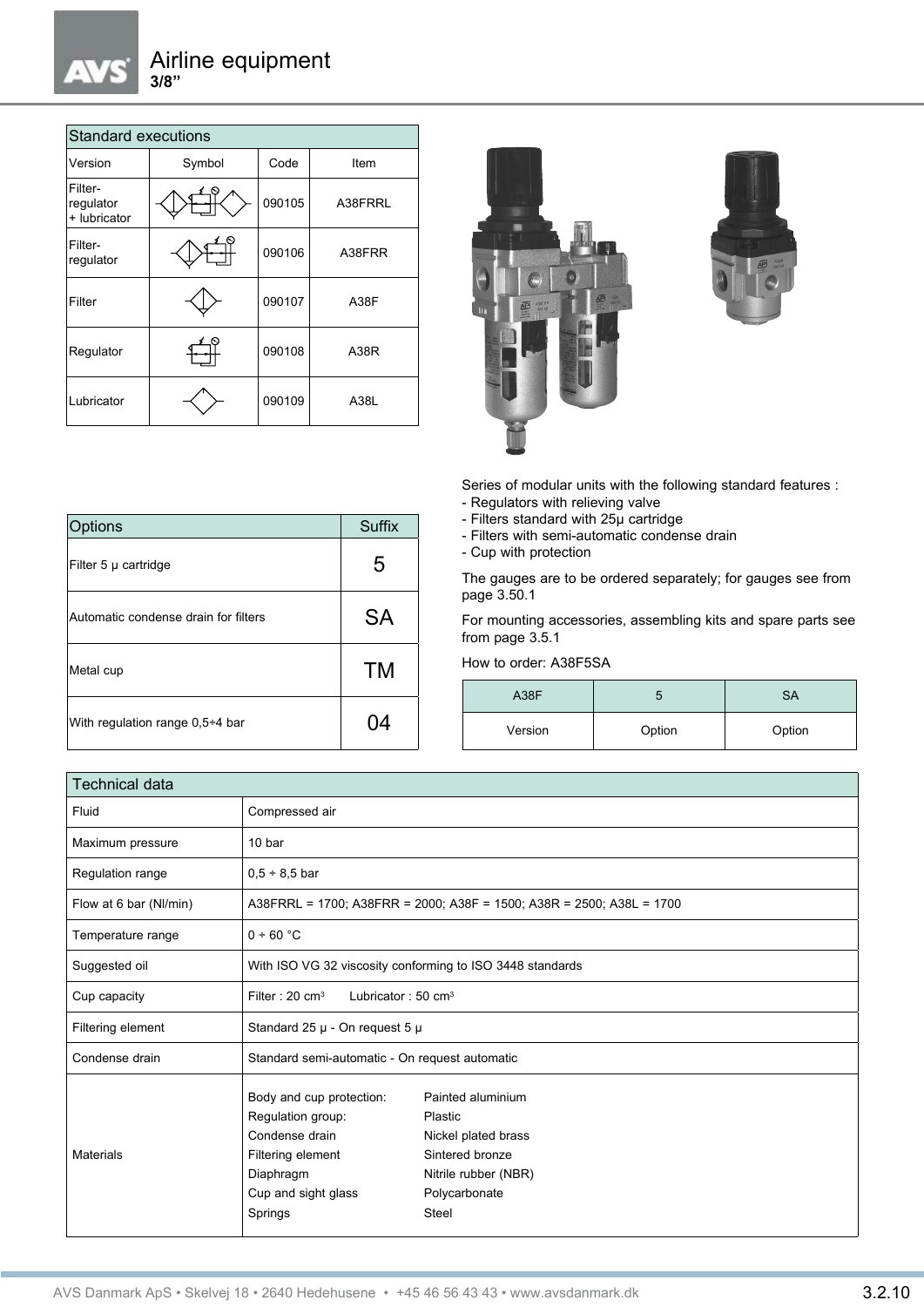$\sqrt{2}$ 





66

| Version                        | Symbol | Code | Item           |
|--------------------------------|--------|------|----------------|
| Filter-regulator<br>lubricator |        |      | 090105 A38FRRL |

 $35$ 

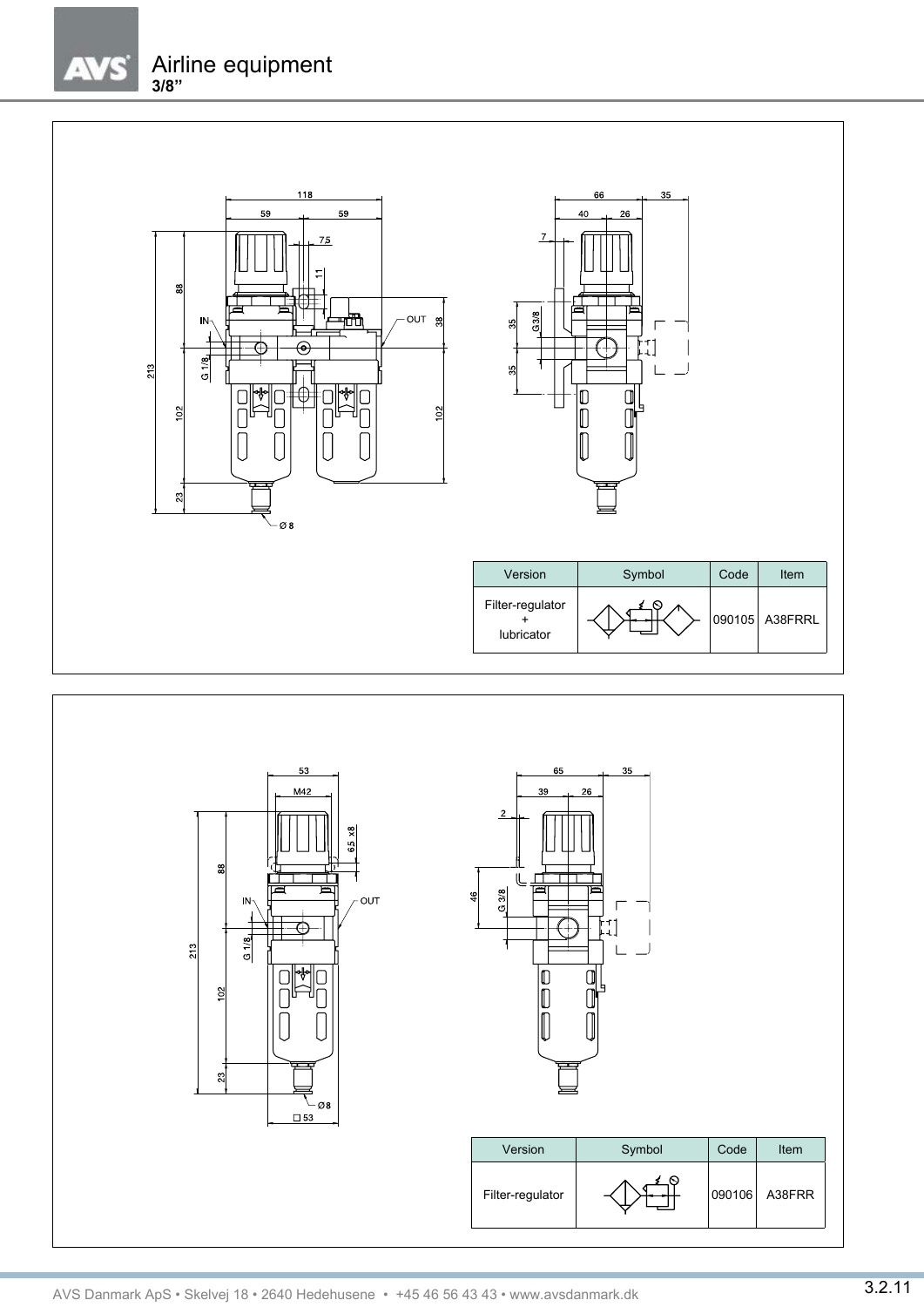$\mathcal{L}/\mathcal{L}$